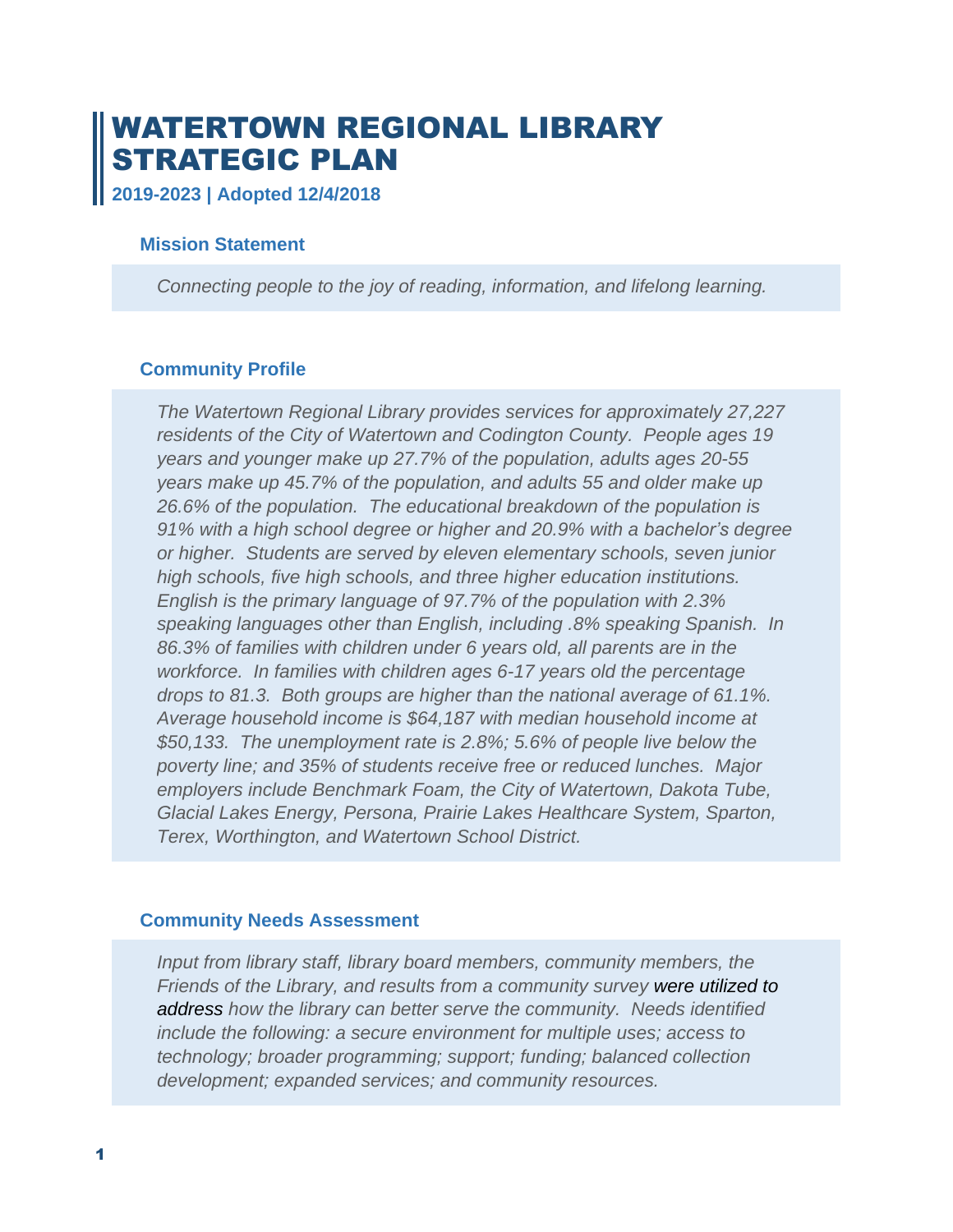## **SWOT Analysis**

*Strengths, Weaknesses, Opportunities, and Threats were derived from workshop input, then ranked using three votes per workshop participant.*

| <b>Strengths</b><br>×                                                     | Significance based on up to 3 votes per workshop participant<br>$\overline{\phantom{a}}$ |                                                              |      |  |
|---------------------------------------------------------------------------|------------------------------------------------------------------------------------------|--------------------------------------------------------------|------|--|
| <b>Facility</b>                                                           |                                                                                          | 9                                                            |      |  |
| Programming                                                               |                                                                                          | 8                                                            |      |  |
| <b>Collection Development</b>                                             |                                                                                          | 6                                                            |      |  |
| <b>Staff</b>                                                              |                                                                                          | 6                                                            |      |  |
| <b>Digital collection</b>                                                 |                                                                                          | 4                                                            |      |  |
| Social Media presence                                                     |                                                                                          | 3                                                            |      |  |
| <b>Tech Support</b>                                                       |                                                                                          | $\mathbf{2}$                                                 |      |  |
| Supportive city & community                                               |                                                                                          | 2                                                            |      |  |
| Physical and online accessibility                                         |                                                                                          | $\mathbf{2}$                                                 |      |  |
| <b>Responsive to community</b>                                            |                                                                                          |                                                              |      |  |
| Maximization of resources through collaboration with area libraries       |                                                                                          |                                                              |      |  |
| High quality cataloging records                                           |                                                                                          |                                                              |      |  |
| <b>Weaknesses</b><br>$\mathbf{v}$                                         |                                                                                          | Significance based on up to 3 votes per workshop participant | ا پا |  |
| <b>Safety and security</b>                                                |                                                                                          | 6                                                            |      |  |
| Maintenance and repair planning                                           |                                                                                          | 6                                                            |      |  |
| Internal operations and procedures manual                                 |                                                                                          | 6                                                            |      |  |
| Policy/procedure for patron internet access                               |                                                                                          | 4                                                            |      |  |
| Parental supervision policy                                               |                                                                                          | 3                                                            |      |  |
| Lack of marketing plan                                                    |                                                                                          | 3                                                            |      |  |
| Website needs to be more user friendly                                    |                                                                                          | 3                                                            |      |  |
| Keeping up with technology                                                |                                                                                          | $\overline{2}$                                               |      |  |
| Not enough staff                                                          |                                                                                          | $\mathbf{2}$                                                 |      |  |
| <b>Lack of Disaster Plan</b>                                              |                                                                                          | 2                                                            |      |  |
| Not enough quiet space                                                    |                                                                                          | $\mathbf{1}$                                                 |      |  |
| Not enough space for collection                                           |                                                                                          | 1                                                            |      |  |
| Need more customer service training                                       |                                                                                          | $\mathbf{1}$                                                 |      |  |
| <b>Funding</b>                                                            |                                                                                          |                                                              |      |  |
| Portion of local history collection not owned or organized by the library |                                                                                          |                                                              |      |  |
| Location in city                                                          |                                                                                          |                                                              |      |  |
| Difficulty of maintaining bathroom cleanliness at times                   |                                                                                          |                                                              |      |  |
| Lack of café-type space                                                   |                                                                                          |                                                              |      |  |
| Lack of spiritual books in collection                                     |                                                                                          |                                                              |      |  |
| <b>Lack of Maker Space</b>                                                |                                                                                          |                                                              |      |  |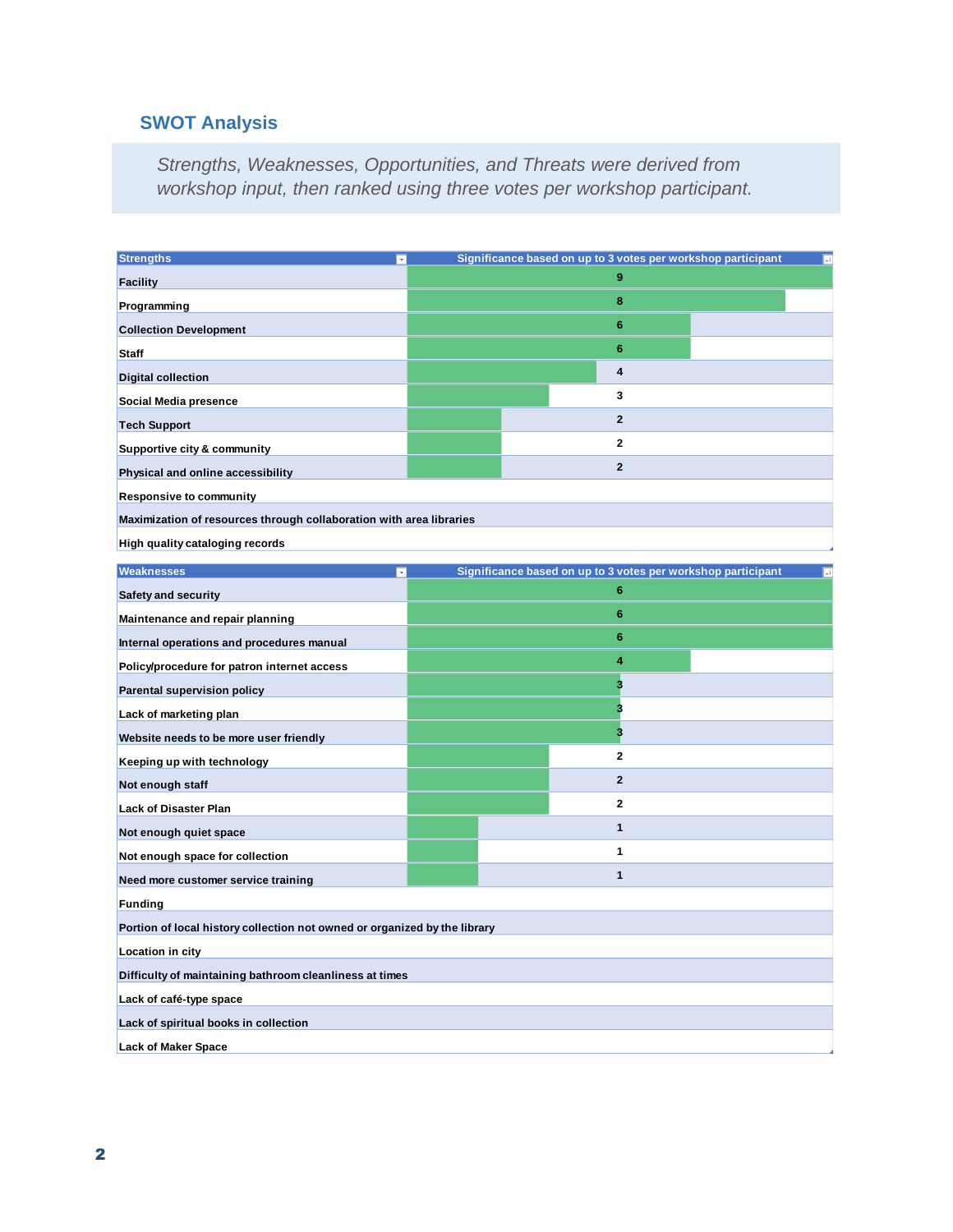| <b>Opportunities</b><br>$\mathbf{v}$                                          | Significance based on up to 3 votes per workshop participant |  |  |  |
|-------------------------------------------------------------------------------|--------------------------------------------------------------|--|--|--|
| Collaboration with community organizations                                    | 9                                                            |  |  |  |
| Desire for educational community space                                        | 8                                                            |  |  |  |
| <b>Community fundraising</b>                                                  | 6                                                            |  |  |  |
| <b>Grant opportunities</b>                                                    | 4                                                            |  |  |  |
| Proximity to high school and intermediate school                              | $\overline{\mathbf{4}}$                                      |  |  |  |
| Library's physical presence in city                                           | 4                                                            |  |  |  |
| Community desire for more programming                                         | 3                                                            |  |  |  |
| Availability of exhibits and exhibitors                                       | $\overline{2}$                                               |  |  |  |
| Patrons' desire to give back to the community                                 | $\mathbf{1}$                                                 |  |  |  |
| Library vending machine technology                                            |                                                              |  |  |  |
|                                                                               |                                                              |  |  |  |
| <b>Threats</b><br>$_{\rm v}$                                                  | Significance based on up to 3 votes per workshop participant |  |  |  |
| <b>Rising community crime</b>                                                 | 10                                                           |  |  |  |
| <b>City budget uncertainty</b>                                                | 9                                                            |  |  |  |
| Perception and expectations versus library capacity                           | 8                                                            |  |  |  |
| Constantly changing technology                                                | $\overline{7}$                                               |  |  |  |
| Changing city demographics                                                    | 5                                                            |  |  |  |
| Limited expansion space                                                       | 1                                                            |  |  |  |
| <b>Relocation of Middle School</b>                                            |                                                              |  |  |  |
| Inconsistent weekend traffic                                                  |                                                              |  |  |  |
| Community organizations with conflicting missions                             |                                                              |  |  |  |
| <b>Natural Disasters</b>                                                      |                                                              |  |  |  |
| City development/growth patterns moving patrons further from current location |                                                              |  |  |  |
| Perception of library as safe space/unattended children                       |                                                              |  |  |  |
| <b>Changing political climate</b>                                             |                                                              |  |  |  |
|                                                                               |                                                              |  |  |  |

## **Watertown Regional Library's Role in Serving the Community**

*Patron focused spaces, services, collections, and programs*

- Safe and secure place for reading, recreation, research, study, and meetings
- Access to technology
- Wide variety of programs for all ages to promote lifelong learning
- Well-developed collection to inform and engage the community
- Knowledgeable staff engaged in the community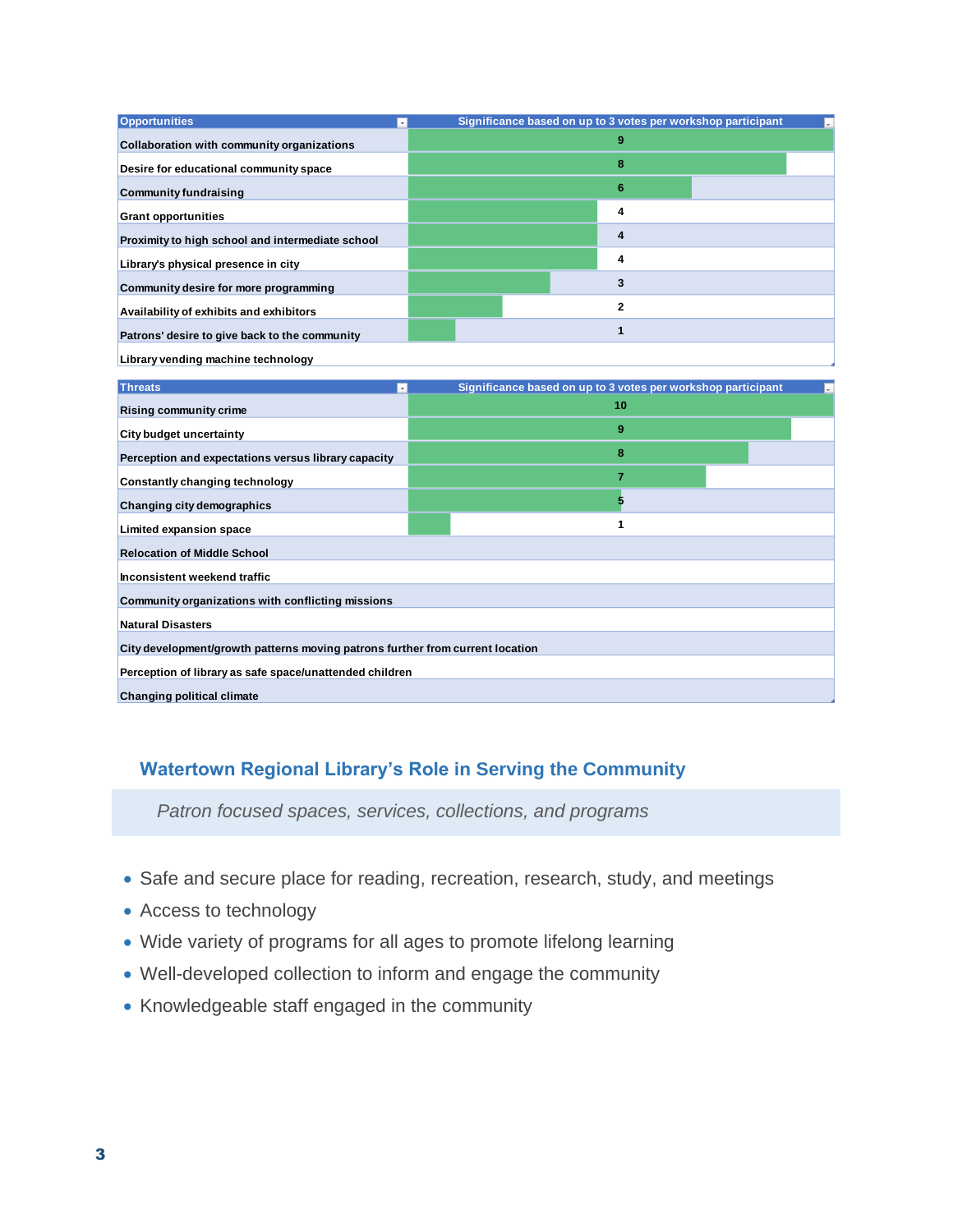## **Goals and Objectives**

- *1. Provide a safe and secure place for the public*
- a) Assess the facility and develop a Facility Maintenance and Replacement Plan
	- i) Develop a maintenance needs assessment plan by May 2022
	- ii) Develop replacement schedule based on needs assessment by May 2022
- b) Assess library safety and security to develop a Safety Plan and training procedures
	- i) Improve and maintain video surveillance cameras through rotational update/replacement cycle on an ongoing basis
	- ii)  $\sqrt{2}$  Establish procedures in case of criminal activities on library grounds by May 2019
	- iii)  $\sqrt{ }$  Assess possibility of electronic staff door locks for security by January 2022
	- iv)  $\sqrt{ }$  Obtain bids for anti-theft security gates by March 2022
- c) Assess library space usage
	- i) Assess space usage on an ongoing basis
	- ii) Distribute collections based on space usage assessment on an ongoing basis
	- iii) Assess possibility of additional meeting rooms by December 2023
	- iv) Explore possibility of a craft room by December 2023

## *2. Provide public access to technology*

- a) Develop policy and procedures for public technology usage
	- i) Explore options for one-on-one assistance in computer lab by August 2022
	- ii)  $\sqrt{}$  Create procedure for computer lab usage by March 2019
	- iii)  $√$  Review EnvisionWare software settings by March 2019
- b) Monitor and evaluate community needs for ongoing technology updates, upgrades and maintenance
	- i) Assess viability of adding a maker space by March 2023
	- ii) Create and maintain a five-year replacement cycle for library technology
	- iii)  $\sqrt{ }$  Wireless printing from all devices by March 2019
	- iv)  $\sqrt{ }$  Assess the need for a teleconference center in the Community Room by December 2019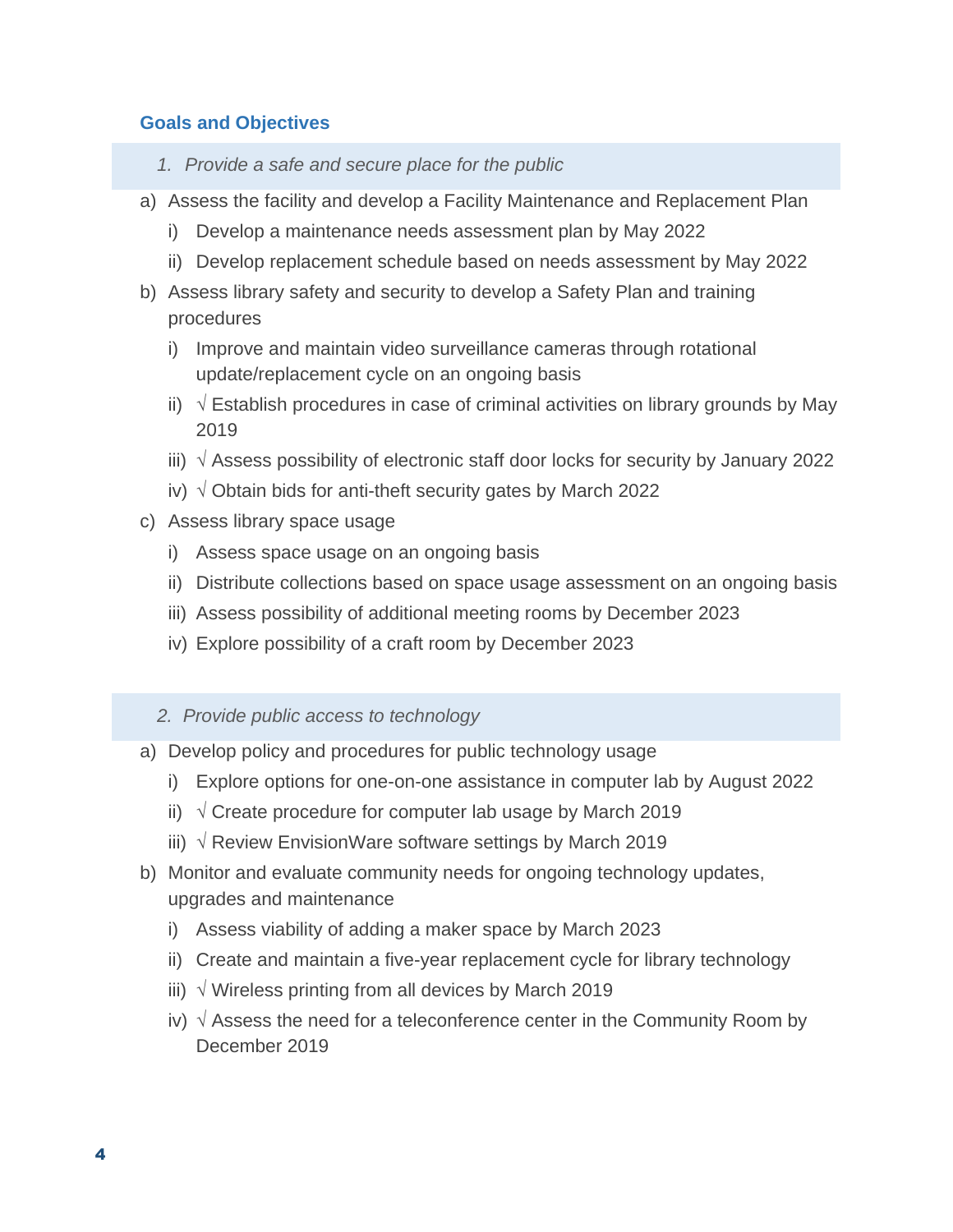- *3. Provide a wide variety of programs for all ages*
- a) Establish a process for planning, implementing, and evaluating library programming
	- i) Survey program participants periodically
	- ii) Explore new programming possibilities based upon community input and staff strengths on an ongoing basis
	- iii) Create and maintain programming cycle
	- iv) Review submitted suggestions from LATC students by May 2022
	- v) Assess social media analytics on an ongoing basis
	- vi) Analyze marketing budget by May 2022
	- vii) Market research of community to identify partnerships and avoid duplication of services by September 2023
	- viii)Market current databases, services, programs, and online resources on an ongoing basis
	- ix)  $\sqrt{ }$  Establish programming committee by January 2019

#### *4. Provide a well-developed collection*

- a) Assess and plan for expansion of physical and digital collection growth
	- i) Assess collection usage to identify most popular titles, authors, and series on an ongoing basis
	- ii)  $\sqrt{ }$  Assess materials budget distribution and establish purchasing deadlines by Dec 2019
	- iii)  $\sqrt{}$  Create standing order for adult collections by January 2020
	- iv) √ Explore non-traditional collections such as a "library of things" by January 2020
- b) Assess and plan for collection space optimization
	- i) Evaluate space distribution on an ongoing basis
	- ii) Create and implement weeding schedule for all collections by March 2023